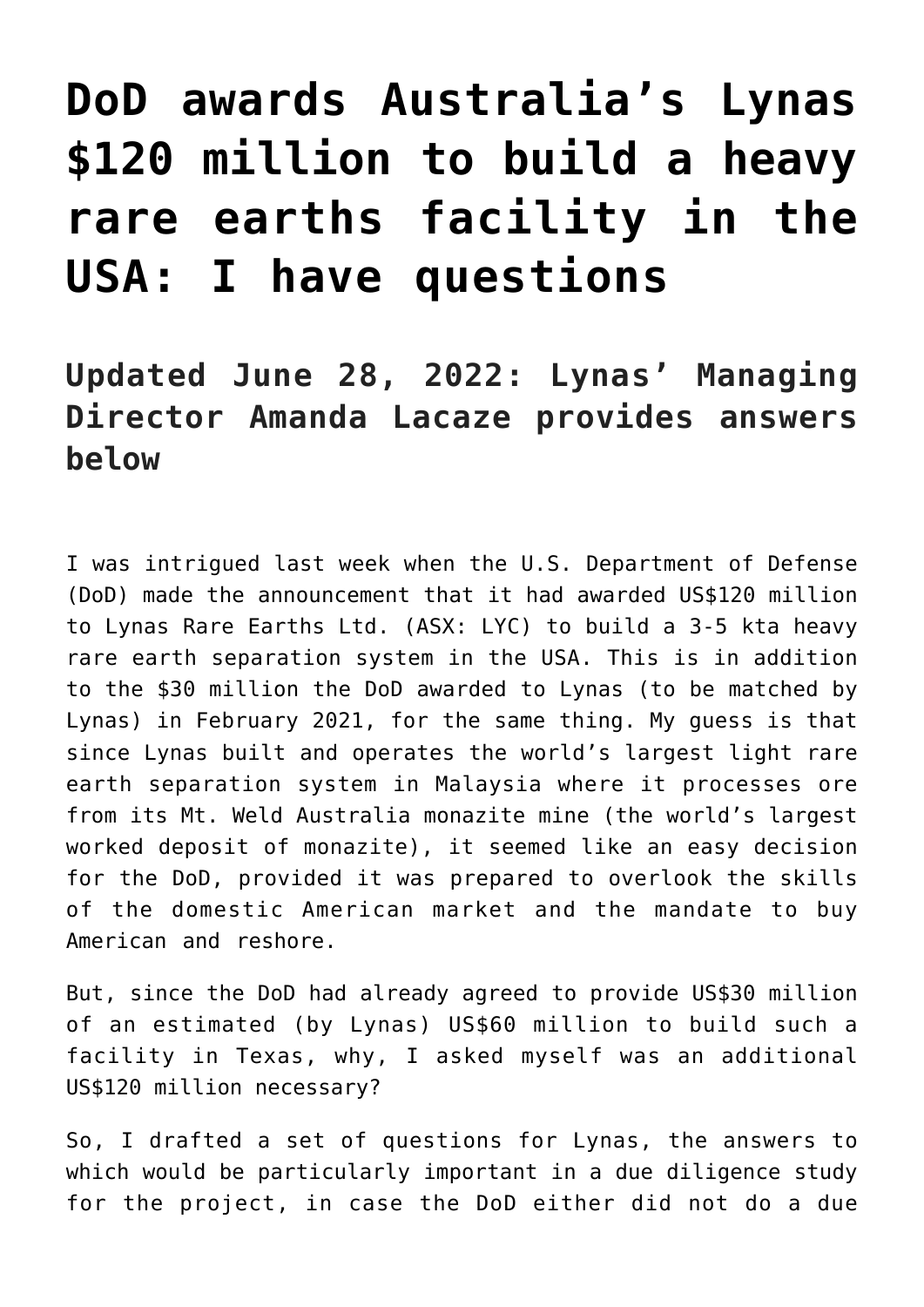diligence (my guess) or would not publicly answer the same questions citing national security concerns, or some such nonsense.

Here are the questions I sent to Lynas at the beginning of this week:

- 1. What is the project's location?
- 2. What is the detailed CAPEX and the estimated OPEX for the system?
- 3. When will the permitting be finished?
- 4. Is the plant design finished (It would have to be for the permitting to be finalized)?
- 5. What is the timeline for construction and first output?
- 6. What exactly will be the composition of the plant's output in individual rare earths and tonnages of each, and when will the (nameplate) target capacities be reached?
- 7. Will the costs per KG of each individual rare earth and blend be competitive with the Chinese costs?
- 8. Will the US DoD be the only customer?
- 9. Will any of the heavy rare earths be consigned to specific metal/alloy/magnet makers? and,
- 10. From where, exactly, will the feedstocks be sourced?

Question number 10 is extremely important since there is today no commercial production of heavy rare earths outside of China. Also of note is the fact that Lynas has never commercially produced any separated individual heavy rare earths, nor is its Malaysian plant equipped to do so.

I am awaiting a reply to these questions from Lynas, but I will let you know when I get them.

# *Publisher's Update:*

*In response to the above questions InvestorIntel editor Jack Lifton received the following answers by email from Amanda*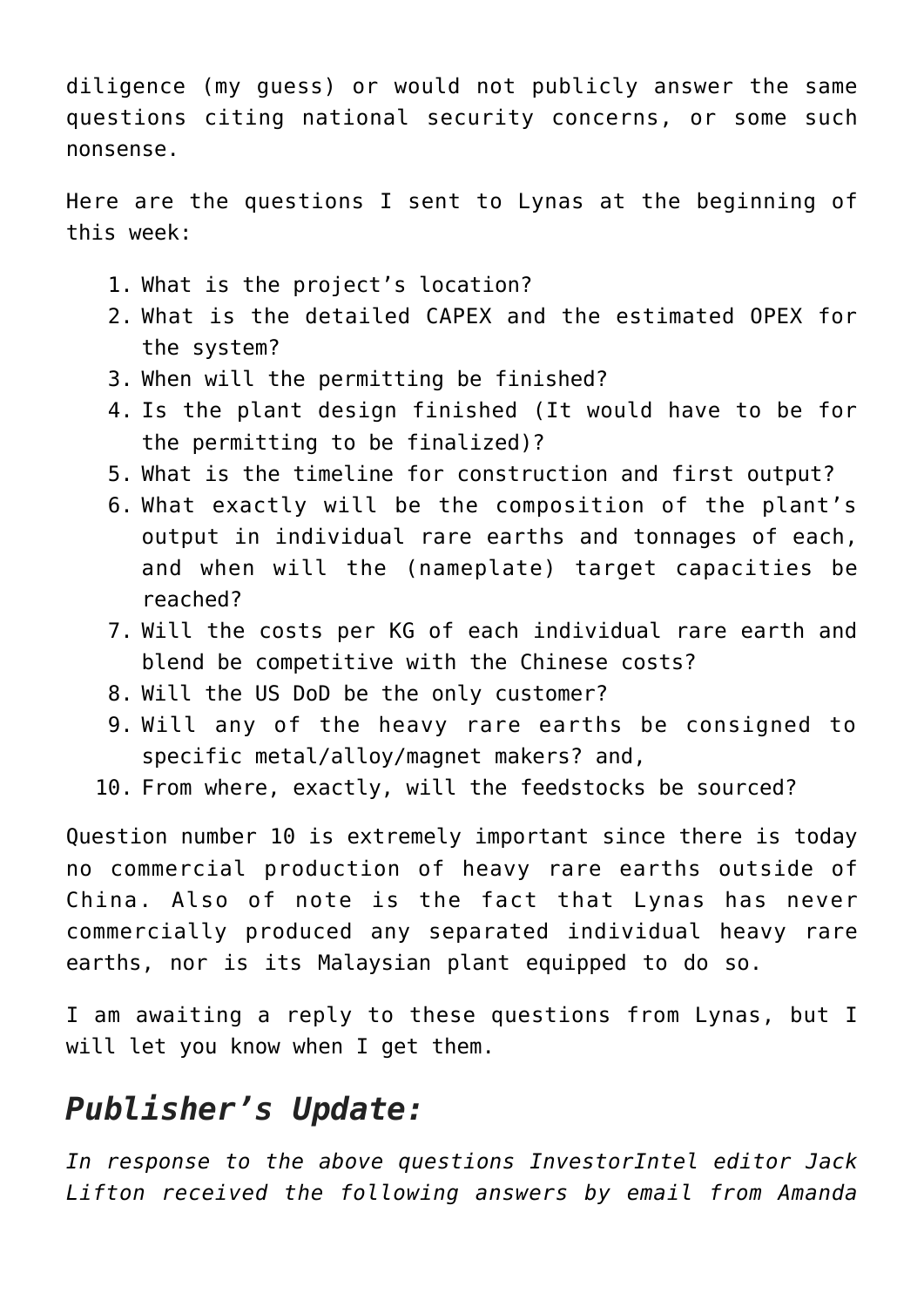*Lacaze, Managing Director of Lynas on June 27, 2022:*

#### **1. What is the project's location?**

Following a detailed site selection process, the facility is expected to be located within an existing industrial area on the Gulf Coast of the State of Texas.

Texas is an excellent location from which to serve our U.S. customers and support the U.S. government's moves to strengthen its industrial base and make supply chains more resilient through a diversified supply.

## **2. When will the permitting be finished? / Is the plant design finished? / What is the timeline for construction and first output?**

The design of the Heavy Rare Earths plant was completed as part of the Phase 1 contract. The construction timeline will be confirmed following the completion of detailed engineering and planning. The plant is targeted to be operational in financial year 2025.

### **3. What exactly will be the composition of the plant's output in individual rare earths and tonnages of each?**

A typical Heavy Rare Earths separation facility of this type would produce between 2500-3000 tonnes of heavy rare earths per year. We would expect our Heavy Rare Earths production to be in this range.

We have publicly stated our expectation that the Light Rare Earths plant will produce approximately 5,000 tonnes per year of Rare Earths products, including approximately 1,250 tonnes per year of NdPr.

#### **4. Will the US Department of Defense be the only customer?**

This will be a commercial facility and will be designed to serve both the U.S Defense Industrial Base and commercial